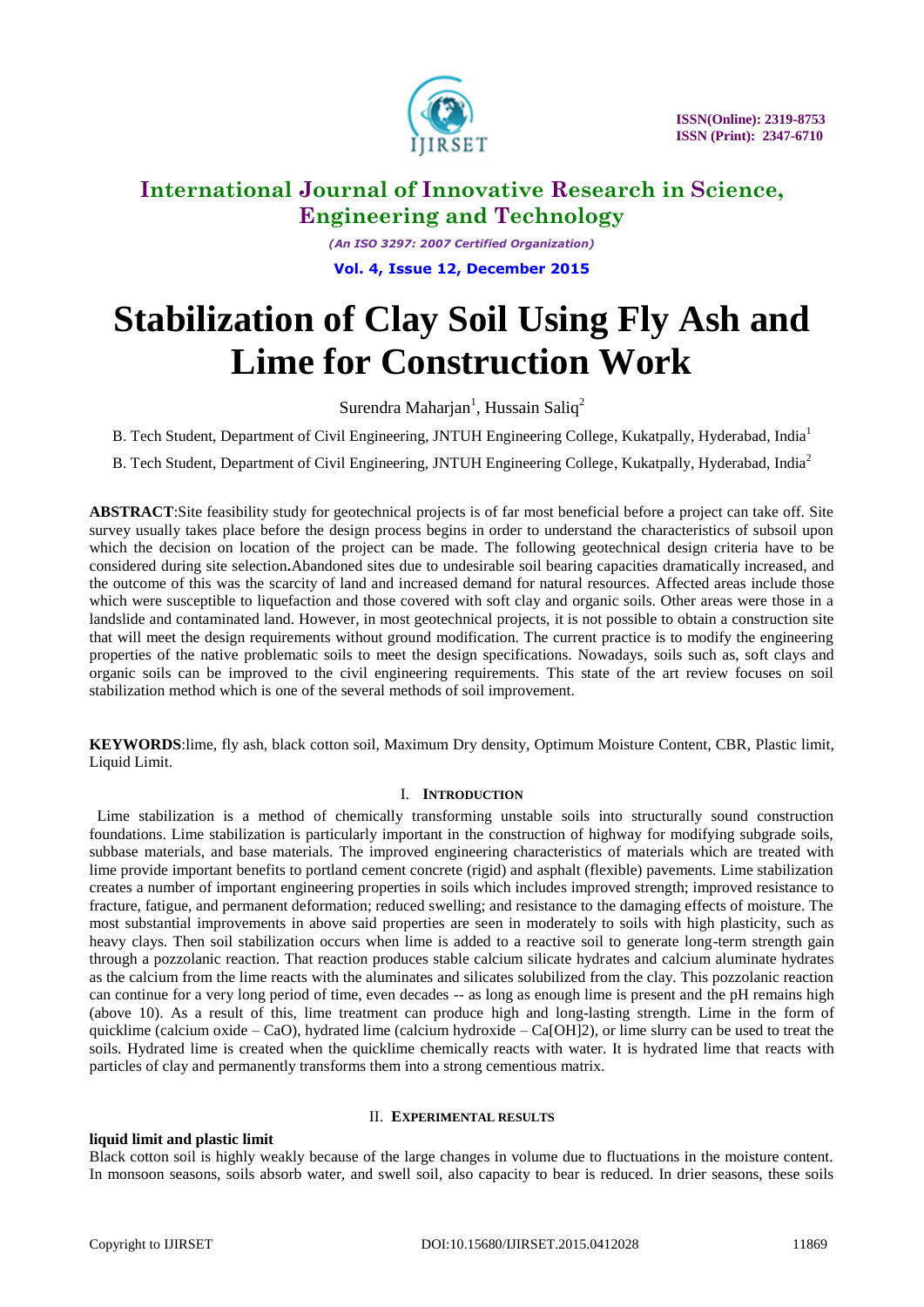

*(An ISO 3297: 2007 Certified Organization)*

### **Vol. 4, Issue 12, December 2015**

shrink or reduce in volume due to evaporation of water and they become harder. The quantity of lime needed to effectively treat a soil to develop increased strength varies with the type of clay mineral present.

 Liquid limit and Plastic Limit of black soil is decreases with addition of fly ash and lime content. The primary clay mineral present in the black cotton soil is montmorillonite. The variation of liquid limit and Plastic limit on addition of fly ash to the black cotton soil is shown in Fig.1.



#### Fig 1.

As we can see from the graph the liquid limit goes on decreasing as the percentage of the lime and fly ash is increased. There is drastic decrease in the liquid limit as the content of the lime is increased.Addition of various percentages of mine tailings to black cotton soil, liquid limit decreases for immediate testing due to reduction in the specific surface area of the soil, the consequent decrease in the diffuse double layer thickness possibly accounts for the lower liquid limit of the treated soil during initial stages. Addition of mine tailings, decreases the liquid limit of black cotton soil and mine tailings mixture immediately due to replacement of exchangeable ions particularly monovalent ions by calcium ions and decrease the thickness of the diffused double layer leading to decrease in the water holding capacity.

The Plastic limit of black cotton soil also decreases with the addition of lime and fly ash which is show below in the Fig 2.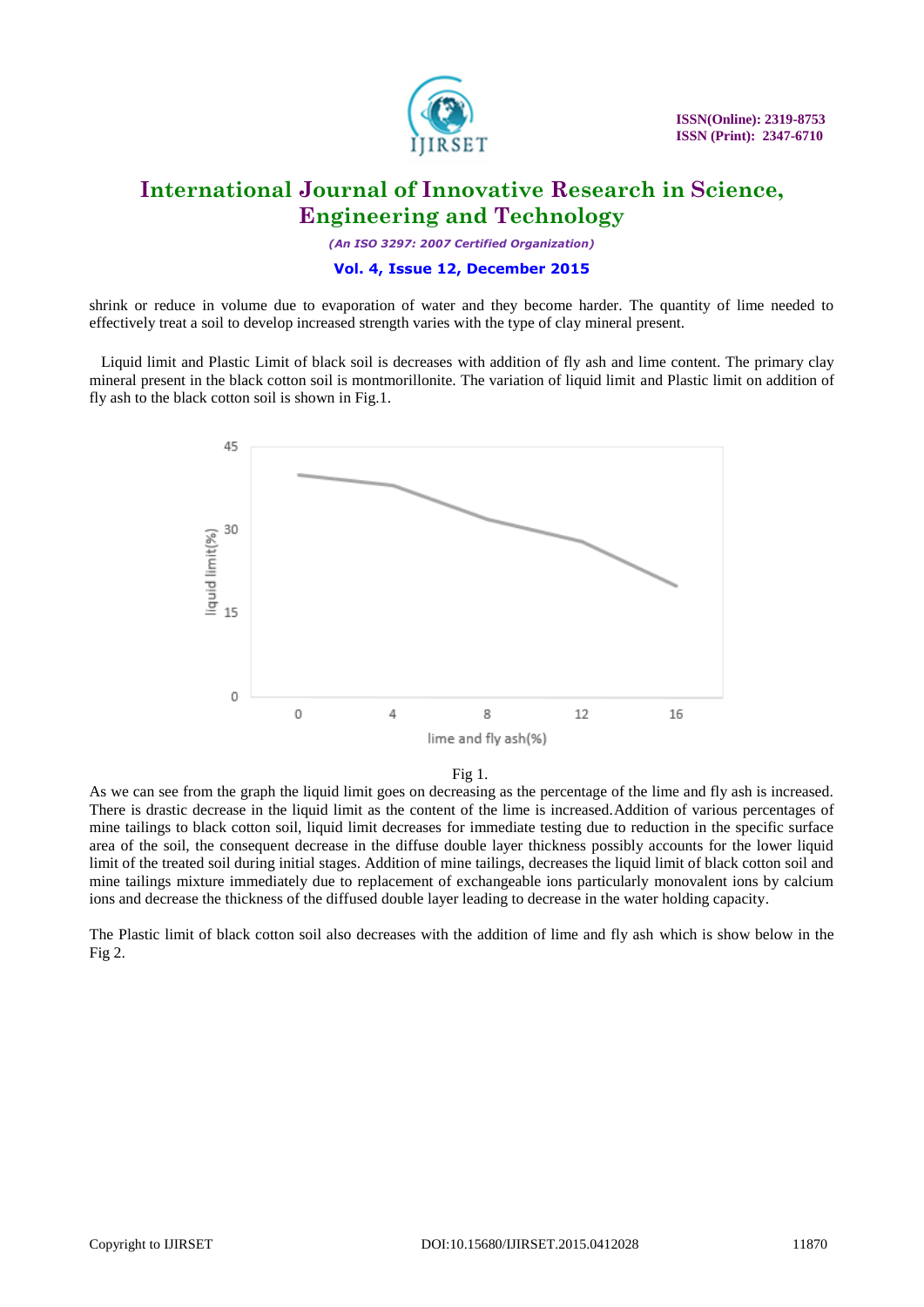

*(An ISO 3297: 2007 Certified Organization)* **Vol. 4, Issue 12, December 2015**



The decrease in plastic limit is due to decrease in diffused double layer thicken of clay particles leads to increase in shearing resistance, the soil fabric varies with changes in exchangeable cation and mine tailings concentration like fly ash and lime. Depending upon the particles arrangement size and shape of the pores vary

#### **Maximum dry density**

When dry soil is crushed in the hand, it can be seen that it is composed of all kinds of particles of different sizes.

Most of these particles originate from the degradation of rocks; they are called mineral particles. Some originate from residues of plants or animals (rotting leaves, pieces of bone, etc.), these are called organic particles (or organic matter). The soil particles seem to touch each other, but in reality have spaces in between. These spaces are called pores. When the soil is "dry", the pores are mainly filled with air. After irrigation or rainfall, the pores are mainly filled with water. Living material is found in the soil. It can be live roots as well as beetles, worms, larvae etc. They help to aerate the soil and thus create favourable growing conditions for the plant roots.

Maximum dry Density (MDD) the compaction characteristics for modified Proctor comp active effort for the black Cotton soil- lime and fly ash mixes reveal that the MDD decreases with increasing lime. That is shown in Fig.3.



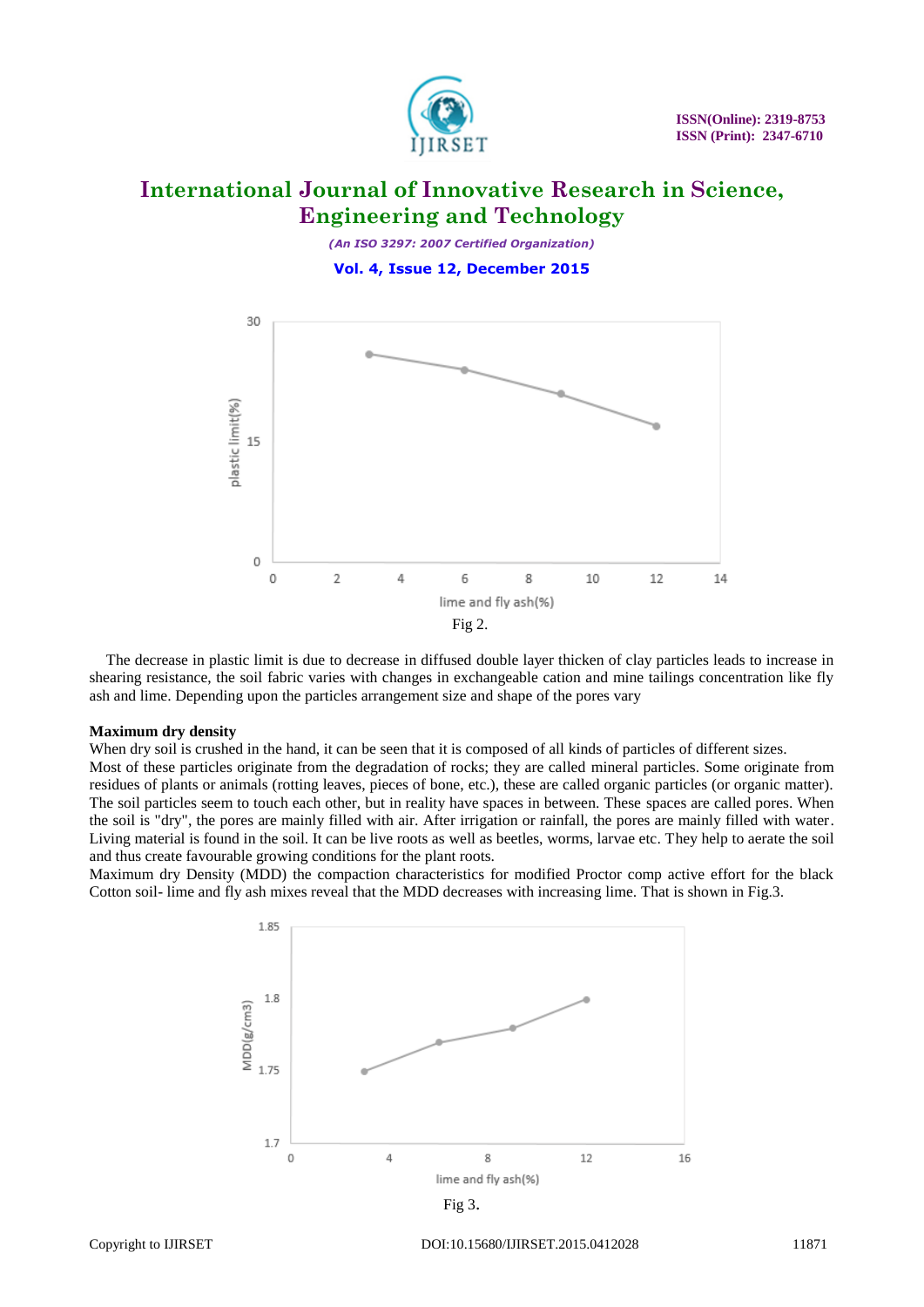

*(An ISO 3297: 2007 Certified Organization)*

#### **Vol. 4, Issue 12, December 2015**

As we can see from the graph the MDD value goes on increasing as the lime and the fly ash is increased.Addition of various percentages of mine tailings like lime and fly ash to black cotton soil the shrinkage limit and MDD increases with increase in curing period. Addition of optimum 3% of lime to black cotton soil and mine tailings mixture, the shrinkage limit is found to be 21.7% at immediate testing and further it increases

#### **Compaction**

Soil compaction occurs when soil particles are pressed together, reducing pore space between them. Heavily compacted soils contain few large pores and have a reduced rate of both water infiltration and drainage from the compacted layer. This occurs because large pores are the most effective in moving water through the soil when it is saturated. In addition, the exchange of gases slows down in compacted soils, causing an increase in the likelihood of aeration-related problems. Finally, while soil compaction increases soil strength-the ability of soil to resist being moved by an applied force-a compacted soil also means that roots must exert greater force to penetrate the compacted layer.

Soil compaction changes pore space size, distribution, and soil strength. One way to quantify the change is by measuring the bulk density. As the pore space is decreased within a soil, the bulk density is increased. Soils with a higher percentage of clay and silt, which naturally have more pore space, have a lower bulk density than sandier soils.

The change compaction of the soil with increase in the lime and fly ash percentage is shown in the Fig 4.



Fig 4.

As we can see from the graph the OMC goes on decreasing as the lime and fly ash content goes on increasing.This is because of increase in the particles in the mixture to share the available water provided for the test.

### **CBR Test**

The California Bearing Ratio, believe it or not, was developed by The California State Highways Department.It is in essence a simple penetration test developed to evaluate the strength of road subgrades.

This consists of causing a plunger of standard area to penetrate a soil sample, (this can be in the laboratory or on site). The force (load) required to cause the penetration is plotted against measured penetration, the readings noted at regular time intervals.

This information is plotted on a standard graph, and the plot of the test data will establish the CBR result of the soil tested.It sounds complicated, but the basis behind it is quite simple. We are determining the resistance of the subgrade, (i.e. the layer of naturally occurring material upon which the road is built), to deformation under the load from vehicle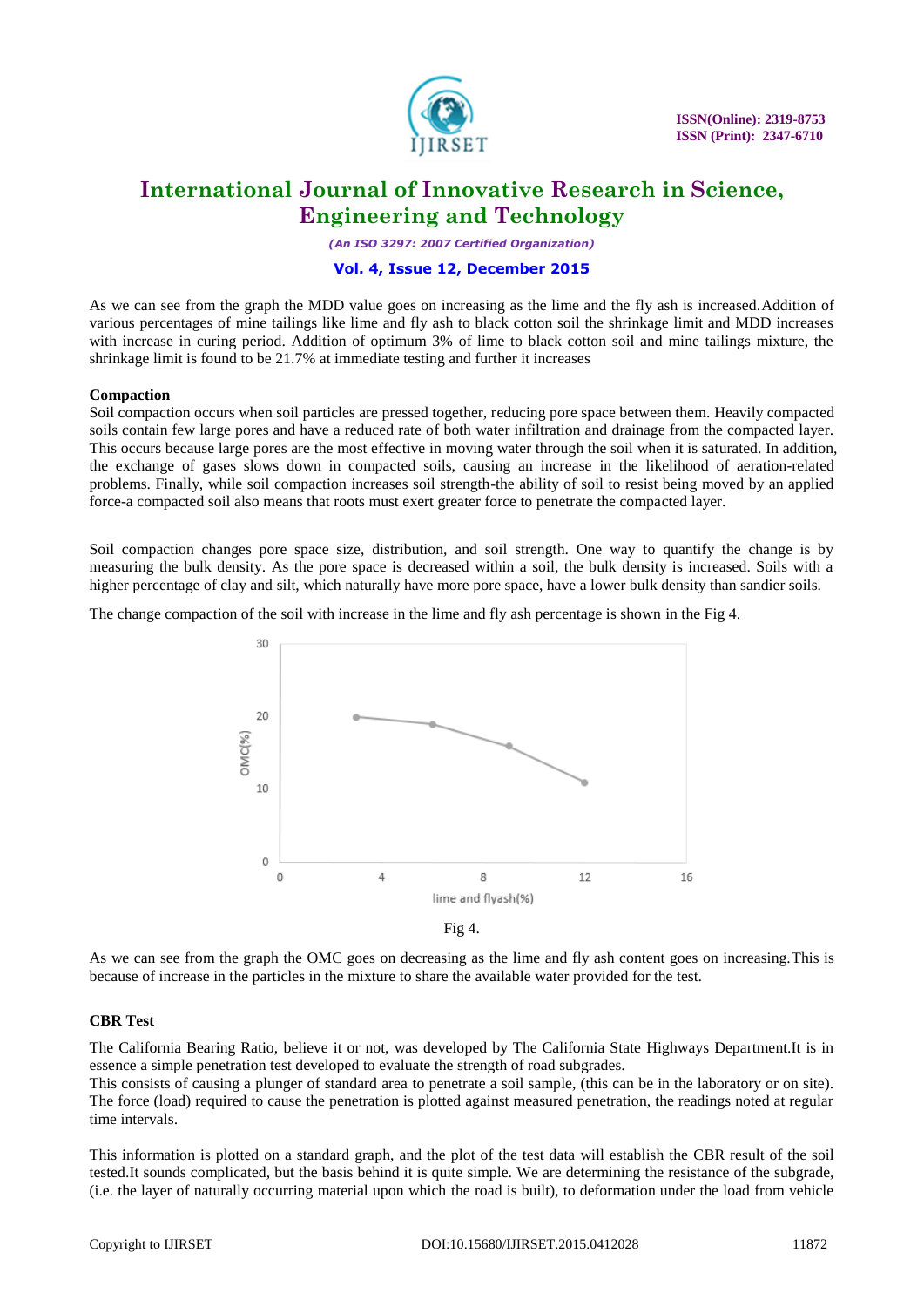

*(An ISO 3297: 2007 Certified Organization)*

#### **Vol. 4, Issue 12, December 2015**

wheels. Even more simply put, "How strong is the ground upon which we are going to build the road".

The stronger the subgrade (the higher the CBR reading) the less thick it is necessary to design and construct the road pavement, this gives a considerable cost saving.Conversely if CBR testing indicates the subgrade is weak (a low CBR reading) we must construct a suitable thicker road pavement to spread the wheel load over a greater area of the weak subgrade in order that the weak subgrade material is not deformed, causing the road pavement to fail.The result of the black cotton soil sample is shown below Fig 5.



#### Fig 5.

As we can see the CBR values goes on increasing with the rise in the amount of lime and the fly ash. The reason for the increase in CBR value with increasing lime and fly ash is related to these voids which are not filled with cementing products. The bonding of clay particles due to the pozzolanic(lime) reaction was limited by increasing fly ash and lime, also due to the presence of water particles.

#### III. **CONCLUSION**

 Lime is used as an excellent soil stabilizing materials for highly active soils which undergo through frequent expansion and shrinkage.

 Lime acts immediately and improves various property of soil such as carrying capacity of soil, resistance to shrinkage during moist conditions, reduction in plasticity index, increase in CBR value and subsequent increase in the compression resistance with the increase in time.

• The reaction is very quick and stabilization of soil starts within few hours.

The graphs presented above give a clear idea about the improvement in the properties of soil after adding lime.

#### **REFERENCES**

- [1] Chaddock, B. C. J., "The Structural Performance of Stabilized Road Soil in Road Foundations," Lime stabilization. a. Thomas Telford, Vol .11, pp. 10-16, 1962.
- [2] Evans, P., "Lime Stabilization of Black Clay Soils in Queensland, Australia," Presentation to the National Lime Association Convention, San Diego, California,Vol.3,pp.20-24, 1998.
- [3] Graves, R. E., Eades, J. L., and Smith, L. L., "Strength Developed from Carbonate Cementation of Silica-Carbonate Base Course Materials," Transportation Research Record No.1190, Vol.5, pp.21-30, 1998.